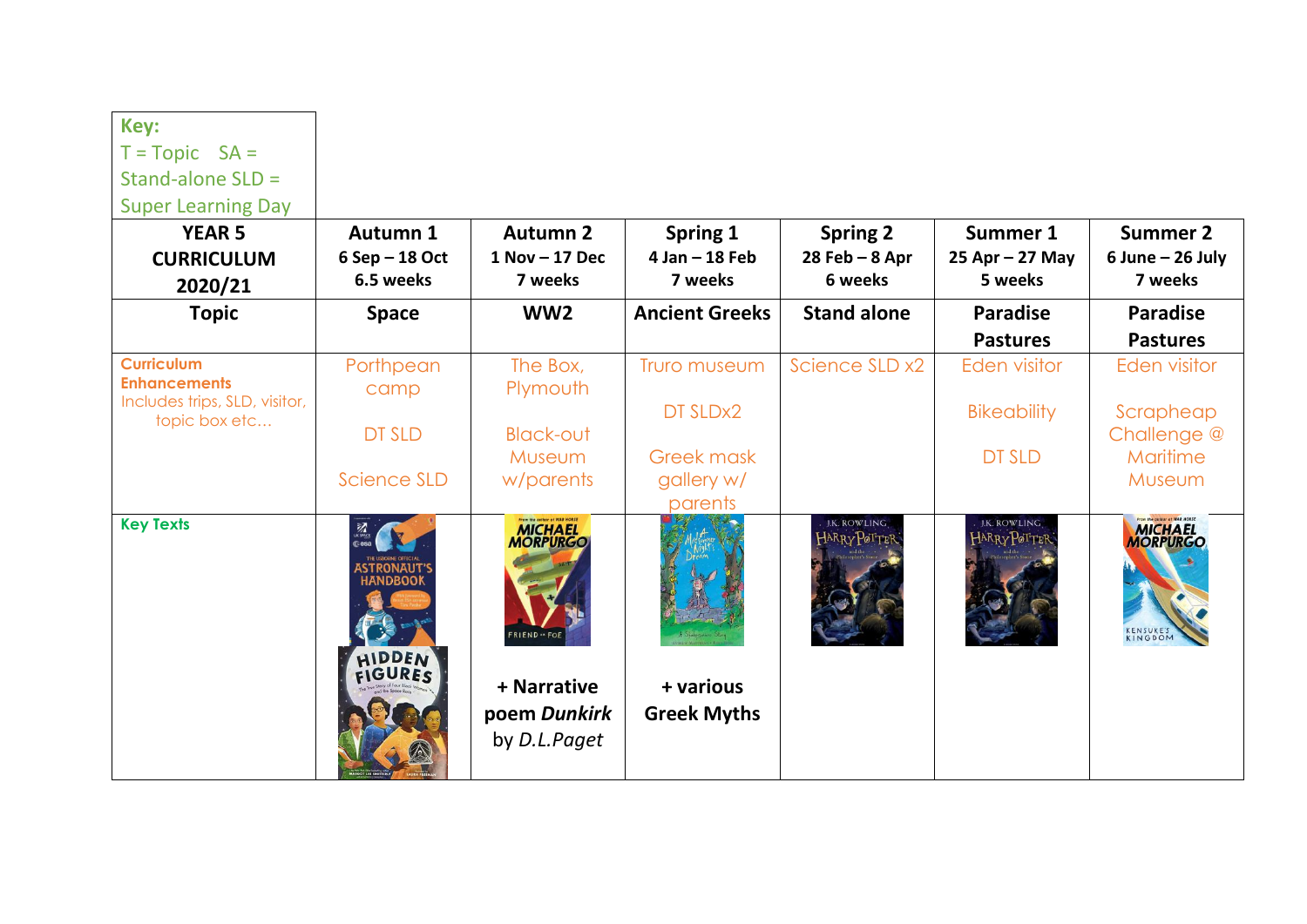| <b>English</b><br>(For more coverage detail<br>see our yearly English plan.) | Creative<br>$\bullet$<br>Non-chron<br>report based<br>on planets x2<br>Narrative<br>$\bullet$<br>based on La<br>Luna | Diary of<br>$\bullet$<br>brothers +<br>Dad<br>Narrative<br>$\bullet$<br>based on<br>poem<br>Discussion x2<br>$\bullet$<br>Evacuation +<br>Tell on<br>Germans | Character<br>$\bullet$<br>descriptionx2<br>of Greek<br>creatures<br>News report<br>$\bullet$<br>on Theseus | Character<br>$\bullet$<br>description<br>Instructions<br>$\bullet$<br>x2 Potion +<br>Platform $9\frac{3}{4}$ | Narrative<br>$\bullet$<br>based on HP<br>film (forest<br>scene)<br>Persuasive<br>$\bullet$<br>letter x2<br>based on<br>Seasonality +<br>PP | Discussion KK<br>$\bullet$<br>fire<br>Poetry Haikus<br>Letter<br>$\bullet$<br>to/from<br>parents x2 |
|------------------------------------------------------------------------------|----------------------------------------------------------------------------------------------------------------------|--------------------------------------------------------------------------------------------------------------------------------------------------------------|------------------------------------------------------------------------------------------------------------|--------------------------------------------------------------------------------------------------------------|--------------------------------------------------------------------------------------------------------------------------------------------|-----------------------------------------------------------------------------------------------------|
| <b>Maths</b><br>(For more detail see our<br>school Maths Policy.)            | Number + Place<br>Value                                                                                              | Addition +<br>Subtraction                                                                                                                                    | Multiplication +<br>Division                                                                               | Fractions                                                                                                    | Fractions                                                                                                                                  | Measurement,<br>Shape and<br>Statistics,                                                            |
| <b>Science</b>                                                               | Space<br><b>Forces</b>                                                                                               |                                                                                                                                                              |                                                                                                            | Properties of<br>materials x2SLD                                                                             | Living Things<br>and their<br>habitats                                                                                                     | Living Things<br>and their<br>habitats<br>Animals inc.<br>humans                                    |
| Geography                                                                    | <b>Mountains</b>                                                                                                     |                                                                                                                                                              | European<br>Region study                                                                                   | <b>Volcanoes and</b><br>Earthquakes                                                                          |                                                                                                                                            |                                                                                                     |
| <b>History</b>                                                               |                                                                                                                      | WW <sub>2</sub>                                                                                                                                              | <b>Ancient Greeks</b>                                                                                      |                                                                                                              |                                                                                                                                            |                                                                                                     |
| Art                                                                          | Formal<br>Elements:<br>architecture                                                                                  | Art and Design:<br>every picture<br>tells a story                                                                                                            |                                                                                                            | Art and Design:<br>skills                                                                                    |                                                                                                                                            | Art and Design:<br>Design for<br>purpose                                                            |
| <b>DT</b>                                                                    | <b>Seasonality SLD</b>                                                                                               |                                                                                                                                                              | <b>Seasonality SLD</b><br>How are<br>products<br>developed?                                                |                                                                                                              | <b>Seasonality SLD</b>                                                                                                                     |                                                                                                     |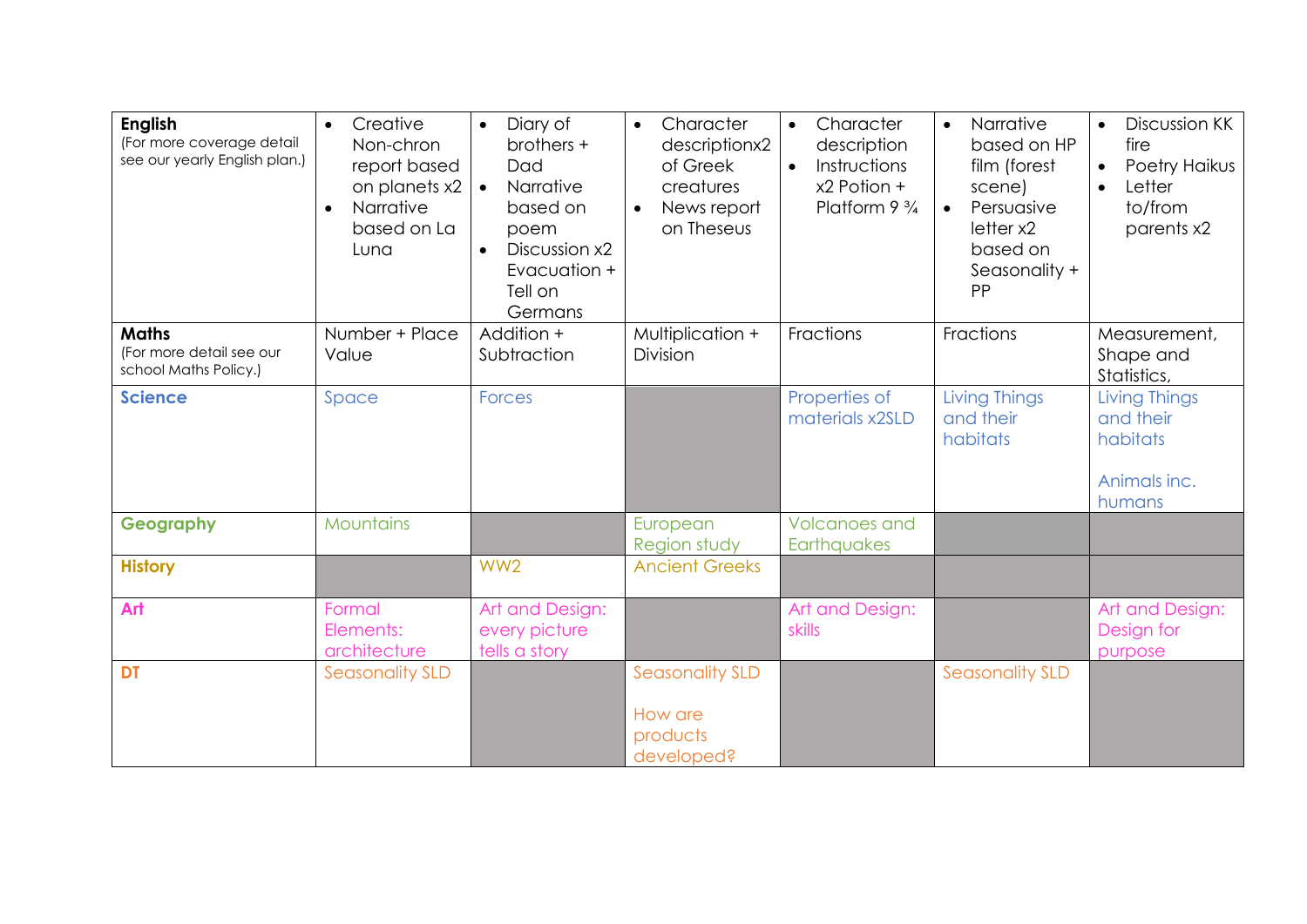| <b>RE</b><br><b>Discovery RE</b>                                                                                                                              | <b>Islam</b><br>What is the best<br>way for a<br>Muslim to show<br>commitment to<br>God?                                | Christianity<br>Is the Christmas<br>story true?                                                          | Design, make +<br>evaluate<br>masks/portraits<br>Christianity<br>What is the best<br>way for a<br>Christian to<br>show<br>commitment to<br>God? | Christianity<br><b>Did God intend</b><br>Jesus to be<br>crucified and if<br>so was Jesus<br>aware of this?                          | Islam<br>Does belief in Akhirah (life after<br>death) help Muslims lead good<br>lives?                                                   |                                                                                                                             |
|---------------------------------------------------------------------------------------------------------------------------------------------------------------|-------------------------------------------------------------------------------------------------------------------------|----------------------------------------------------------------------------------------------------------|-------------------------------------------------------------------------------------------------------------------------------------------------|-------------------------------------------------------------------------------------------------------------------------------------|------------------------------------------------------------------------------------------------------------------------------------------|-----------------------------------------------------------------------------------------------------------------------------|
| PSHE (Brook)                                                                                                                                                  | Respectful<br>Relationships<br>Online content*                                                                          | A Diverse<br>Community<br><b>Mental Health</b><br>and Keeping<br>Well                                    | Online contact<br>Exploring risk                                                                                                                | Managing<br>Challenge and<br>Change<br>Nutrition and<br><b>Healthy Eating</b><br>(covered in DT:<br>seasonality)                    | Illness<br>Puberty 1                                                                                                                     | Puberty 2                                                                                                                   |
| <b>MFL</b>                                                                                                                                                    | (SA)<br>Food                                                                                                            | (SA)<br>Food                                                                                             | (SA)<br>Months of the<br>year/birthdays                                                                                                         | (SA)<br>Months of the<br>year/birthdays                                                                                             | (SA)<br><b>Exotic animals</b>                                                                                                            |                                                                                                                             |
| PE<br>5 x 30min lessons a<br>week:<br>M=Real PE Warm Up<br>T = Real PE FUNS Skills<br>$W =$ Real PE Skill Applic.<br><b>T=Traditional PE</b><br>$F =$ Fitness | (SA) REAL PE:<br>Cognitive Cog.<br>Skills = $\overline{Agility}$ +<br>Co-ordination<br>(SA) Traditional<br>$PE = Rugby$ | (SA) REAL PE:<br>Creative Cog.<br>$Skills = static$<br>balance x2<br>(SA) Traditional<br>$PE = Football$ | (SA) REAL PE:<br>Social Cog.<br>Skills = Dynamic<br><b>Balance +</b><br>Counter balance<br>(SA) Traditional<br>$PE =$<br>Orienteering           | (SA) REAL PE:<br>Physical Cog.<br>Skills = Dynamic<br>balance to Agility<br>+ Static Balance<br>(SA) Traditional<br>$PE = Real Gym$ | (SA) REAL PE:<br>Health + Fitness<br>Cog.<br>$Skills =$<br>Coordination +<br><b>Static Balance</b><br>(SA) Traditional<br>$PE = Netball$ | (SA) REAL PE:<br>Personal Cog.<br>$Skills = Co-$<br>ordination +<br><b>Agility</b><br>(SA) Traditional<br>$PE = Real Dance$ |
| <b>MUSIC</b>                                                                                                                                                  |                                                                                                                         | (SA) Music with<br>Kari                                                                                  |                                                                                                                                                 |                                                                                                                                     | (SA) Music with<br>Kari                                                                                                                  |                                                                                                                             |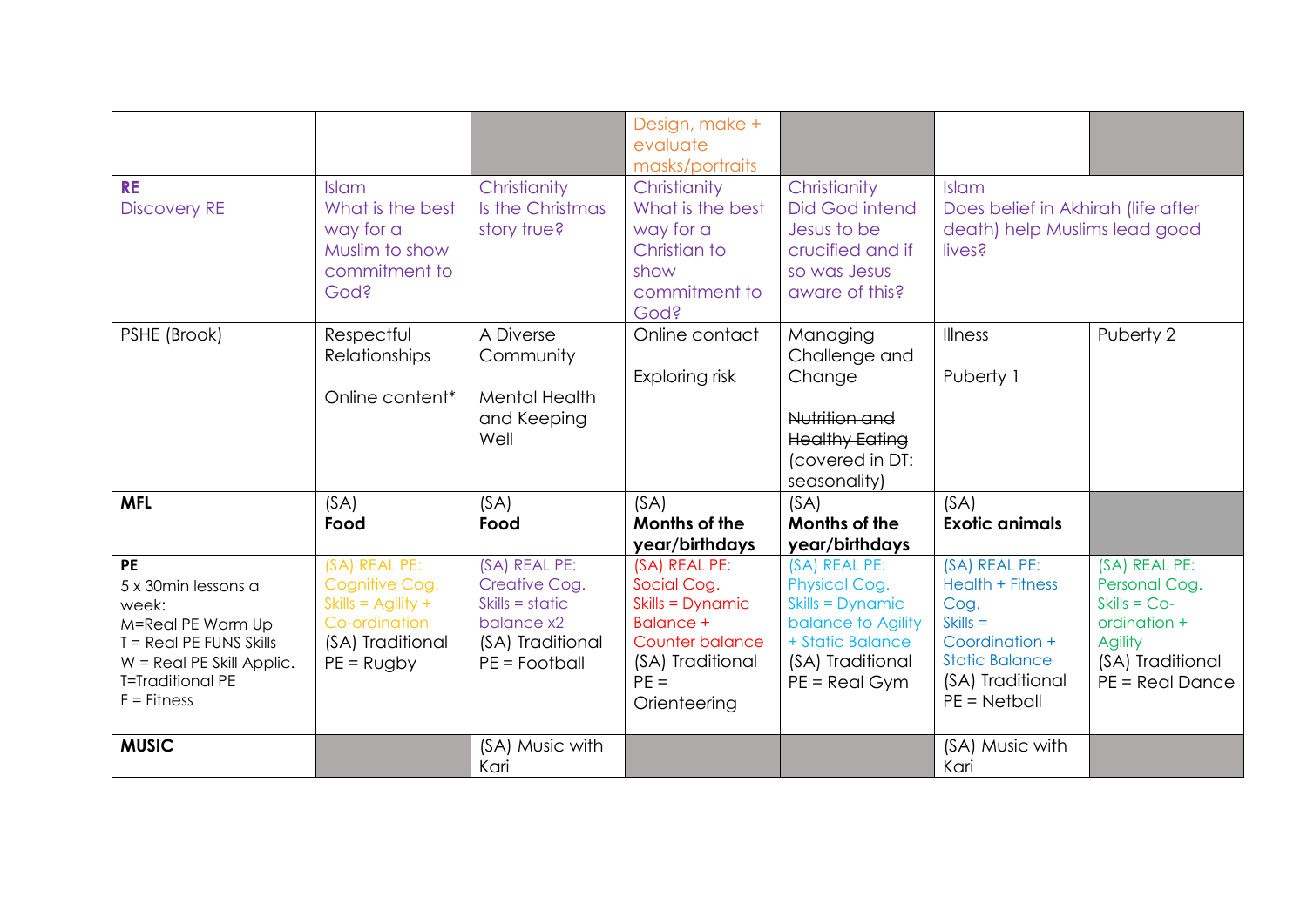| <b>COMPUTING</b>            | E Safety    | Programming A |  | Creating media   |
|-----------------------------|-------------|---------------|--|------------------|
| E-Safety is covered         | Data and    |               |  | - video editing  |
| through our PSHE<br>scheme. | information |               |  | (Aspiring to do) |

## **Coverage of Year 5 Broader Curriculum Plan:**

Year 5 has 4 x 35 minute lessons a week for Broader Curriculum subjects.

Highlight off when completed.

| Autumn 1                        |              |                             |                    |               |  |  |  |  |  |  |
|---------------------------------|--------------|-----------------------------|--------------------|---------------|--|--|--|--|--|--|
| Week 1 Wed 8th Sep (3<br>days)  | Science x 1  | Getting to know the class x | DT Seasonality SLD |               |  |  |  |  |  |  |
| Week 2 13th Sep                 | PSHE x2      | Art $x2$                    |                    |               |  |  |  |  |  |  |
| Week 3 20 <sup>th</sup> Sep     | Science x2   | Art $x2$                    |                    |               |  |  |  |  |  |  |
| Week 4 27th Sep                 | Science x1   | Art x1                      | Porthpean camp     |               |  |  |  |  |  |  |
| Week 5 4th Oct                  | Science x1   | RE x2                       | Geography x1       | Computing SLD |  |  |  |  |  |  |
| Week 6 11th Oct                 | Geography x3 | Science x1                  |                    |               |  |  |  |  |  |  |
| Week 7 18th Oct                 | Geography x2 | MFL x2                      |                    |               |  |  |  |  |  |  |
|                                 |              | HALF TERM Mon 25th Oct      |                    |               |  |  |  |  |  |  |
|                                 |              |                             |                    |               |  |  |  |  |  |  |
| Autumn 2                        |              |                             |                    |               |  |  |  |  |  |  |
| Week 1 Tues 2nd Nov (4<br>days) | Art x1       | PSHE x2                     |                    |               |  |  |  |  |  |  |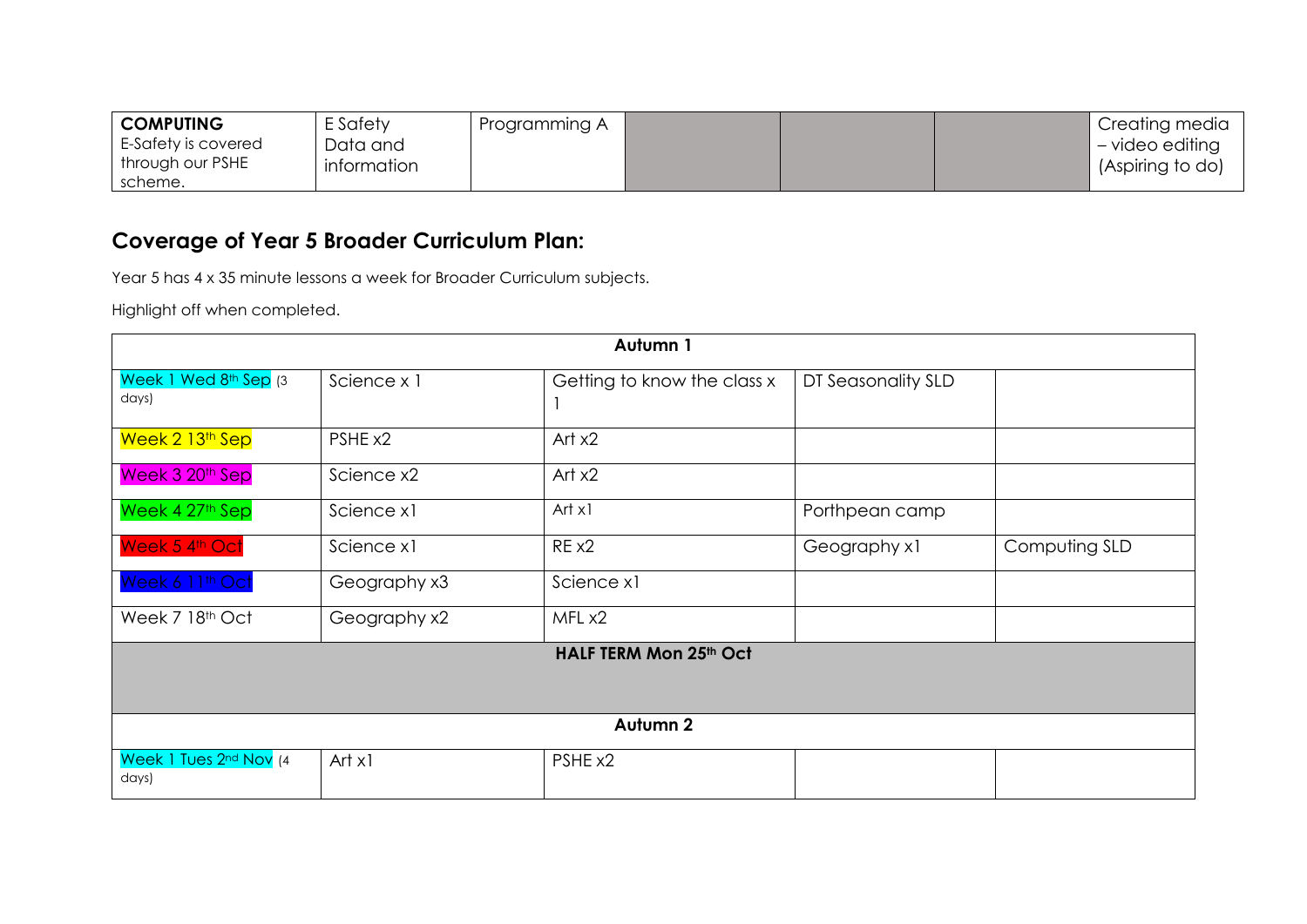| Week 28 <sup>th</sup> Nov       | Music x1                      | Art x1                            | History x1         | PSHE x1                 |  |  |  |  |  |  |
|---------------------------------|-------------------------------|-----------------------------------|--------------------|-------------------------|--|--|--|--|--|--|
|                                 |                               |                                   |                    | Science SLD             |  |  |  |  |  |  |
| Week 3 15 <sup>th</sup> Nov     | Music x1                      | Art x1                            | Science x2         |                         |  |  |  |  |  |  |
| Week 4 22 <sup>nd</sup> Nov     | Music x1                      | Art x1                            | History x1         | MFL x1                  |  |  |  |  |  |  |
| Week 5 29th Nov                 | Music x1                      | Art x1                            | History x1         | MFL x1                  |  |  |  |  |  |  |
|                                 |                               |                                   |                    | Computing SLD           |  |  |  |  |  |  |
| Week 6 6 <sup>th</sup> Dec      | Music x1                      | REX1                              | History x1         | <b>Black-out museum</b> |  |  |  |  |  |  |
|                                 |                               |                                   |                    |                         |  |  |  |  |  |  |
| Week 7 13 <sup>th</sup> Dec     | Music x1                      | REX1                              | PSHE x 1           |                         |  |  |  |  |  |  |
|                                 |                               | <b>XMAS HOLIDAYS Mon 20th Dec</b> |                    |                         |  |  |  |  |  |  |
|                                 |                               | Spring 1                          |                    |                         |  |  |  |  |  |  |
| Week 1 Tues 4th Jan (4<br>days) | RE x2                         | History x1                        | DT Seasonality SLD |                         |  |  |  |  |  |  |
| Week 2 10 <sup>th</sup> Jan     | History x2                    | Geog x2                           |                    |                         |  |  |  |  |  |  |
| Week 3 17th Jan                 | History x2                    | Geog x2                           | Truro Museum trip  |                         |  |  |  |  |  |  |
| Week 4 24th Jan                 | History x2                    | Geog x2                           |                    |                         |  |  |  |  |  |  |
| Week 5 31st Jan                 | DT x4                         |                                   |                    |                         |  |  |  |  |  |  |
| Week 6 7 <sup>th</sup> Feb      | PSHE x2                       | DT x2                             | DT SLD             |                         |  |  |  |  |  |  |
| Week 7 14th Feb                 | PSHE x2                       | Greek mask gallery                |                    |                         |  |  |  |  |  |  |
|                                 | <b>HALF TERM Mon 21st Feb</b> |                                   |                    |                         |  |  |  |  |  |  |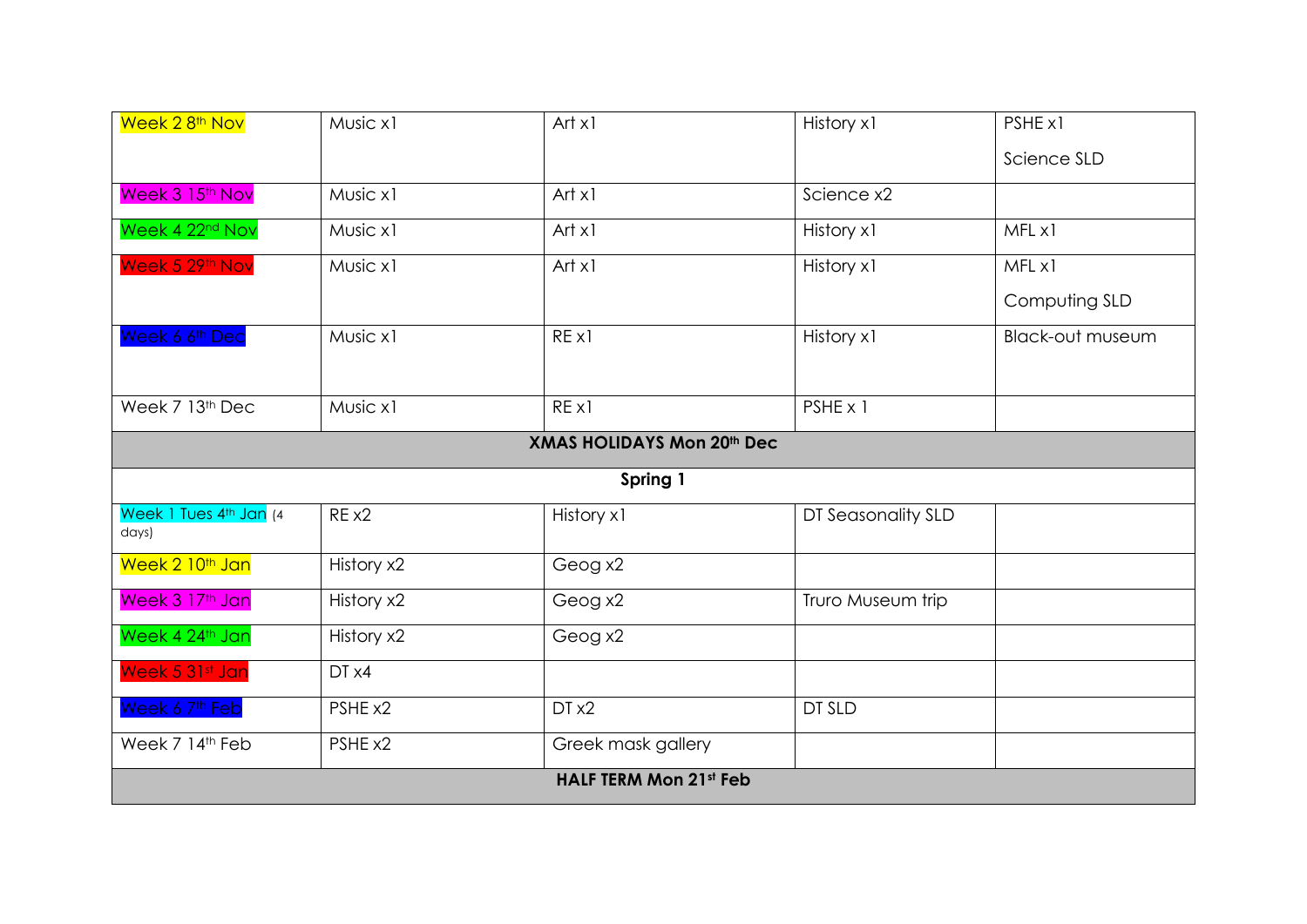|                                            | Spring 2                                           |                                                           |             |             |  |  |  |  |  |  |  |
|--------------------------------------------|----------------------------------------------------|-----------------------------------------------------------|-------------|-------------|--|--|--|--|--|--|--|
| Week 1 28 <sup>th</sup> Feb                | PSHE x1                                            | REX1                                                      | Art $x2$    |             |  |  |  |  |  |  |  |
| Week 2 7 <sup>th</sup> Mar                 | PSHE x1                                            | REX1                                                      | Art $x2$    | Science SLD |  |  |  |  |  |  |  |
| Week 3 14th Mar                            | Geog x2                                            | Art $x2$                                                  | Science SLD |             |  |  |  |  |  |  |  |
| Week 4 21st Mar                            | Geog x4                                            |                                                           |             |             |  |  |  |  |  |  |  |
| Week 5 28th Mar                            | Geog x2                                            | MFL x2                                                    |             |             |  |  |  |  |  |  |  |
| Week 6 4th Apr                             | Geog x2                                            | MFL x2                                                    |             |             |  |  |  |  |  |  |  |
|                                            |                                                    | <b>EASTER HOLIDAYS Mon 11th April</b>                     |             |             |  |  |  |  |  |  |  |
|                                            |                                                    | Summer 1 (Bikeability + Paradise Pastures - sessions TBC) |             |             |  |  |  |  |  |  |  |
| Week 1 25th Apr                            | Music x1                                           | RE x2                                                     | PSHE x1     |             |  |  |  |  |  |  |  |
| Week 2 Tues 3rd May (4<br>days)            | MFL x2                                             | PSHE x1                                                   |             |             |  |  |  |  |  |  |  |
| Week 3 9th May                             | Music x1                                           | Science x1                                                | PSHE x1     |             |  |  |  |  |  |  |  |
| Week 4 16th May<br><b>Bikeability week</b> | Music x1                                           | Science x1                                                | PSHE x1     | MFL x1      |  |  |  |  |  |  |  |
| Week 5 23rd May                            | Music x1                                           | Science x1                                                | MFL x1      |             |  |  |  |  |  |  |  |
|                                            |                                                    | HALF TERM Mon 30th May                                    |             |             |  |  |  |  |  |  |  |
|                                            | <b>Summer 2 (Paradise Pastures - sessions TBC)</b> |                                                           |             |             |  |  |  |  |  |  |  |
| Week 1 6 <sup>th</sup> Jun                 | Science x3                                         |                                                           |             |             |  |  |  |  |  |  |  |
| Week 2 13 <sup>th</sup> Jun                | Science x3                                         | Computing x1                                              |             |             |  |  |  |  |  |  |  |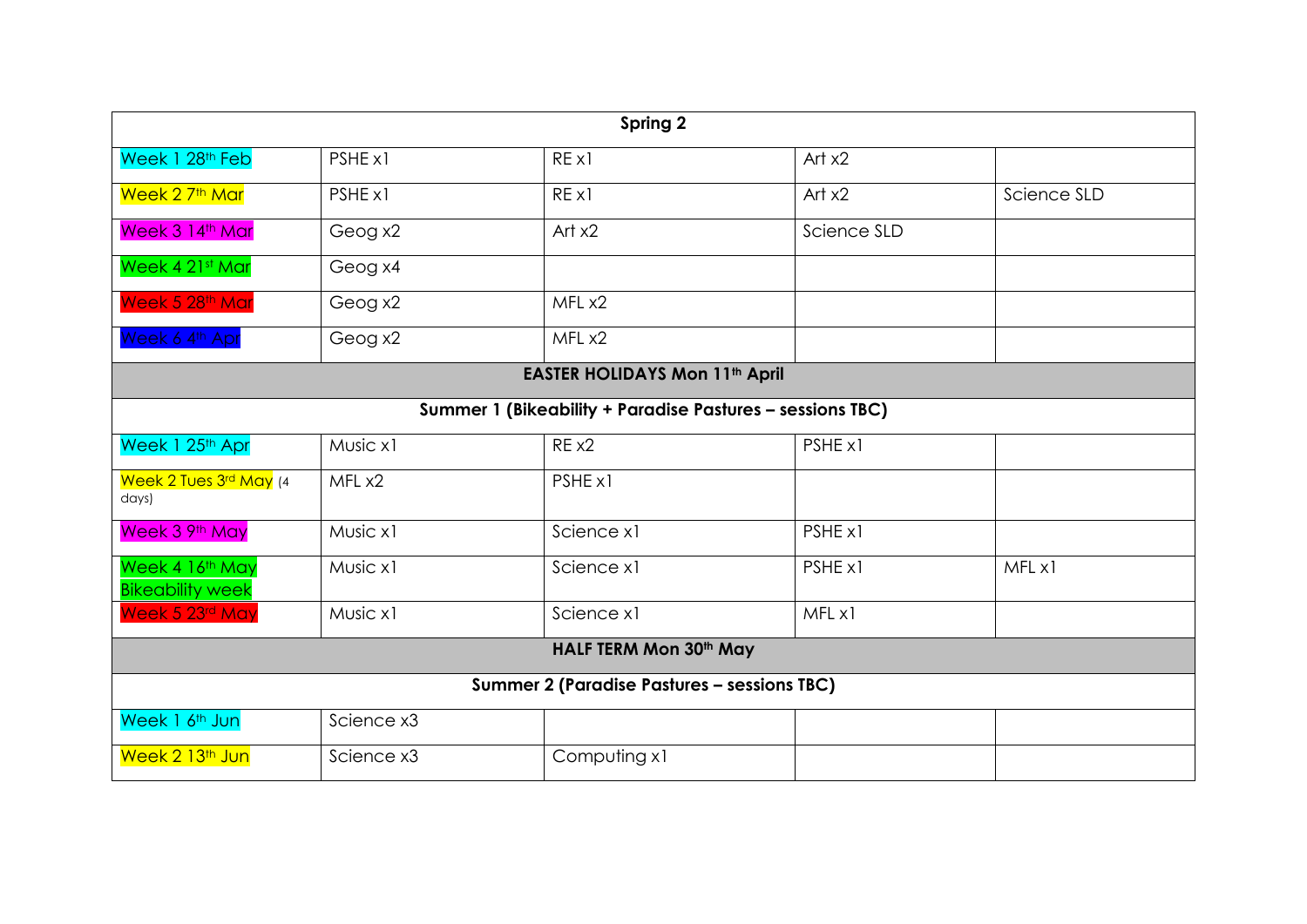| Week 3 20 <sup>th</sup> Jun | Science x 3    | Computing x1  | Computing SLD |                      |
|-----------------------------|----------------|---------------|---------------|----------------------|
| Week 4 27 <sup>th</sup> Jun | Art $x3$       | Computing SLD |               |                      |
| Week 5 4 <sup>th</sup> Jul  | PP Science x 4 |               |               |                      |
| Week 6 11 <sup>th</sup> Jul | PSHE x1        | Art $x2$      | Computing x1  | Maritime Museum trip |
| Week 7 18 <sup>th</sup> Jul | PSHE x1        | Computing x1  |               |                      |

| day | $845 -$<br>9     | $9 - 10$       | 10-1030<br>$(SL-1045)$                     | 1030-<br>11 |              | 11.15-12.15  | ma                                                                          | $115 - 145$                                 | 145-215                           | $215 -$<br>225 | 225-305                             |
|-----|------------------|----------------|--------------------------------------------|-------------|--------------|--------------|-----------------------------------------------------------------------------|---------------------------------------------|-----------------------------------|----------------|-------------------------------------|
| M   |                  | <b>English</b> | <b>WC</b> and<br><b>AR</b>                 | <b>PE</b>   | <b>Break</b> | <b>Maths</b> | 2.45<br>$\overline{\phantom{0}}$<br>Ш<br>unch<br>SYO                        | <b>Spelling &amp;</b><br><b>Handwriting</b> | <b>Shared</b><br>Reading<br>/comp | <b>TTRS</b>    | <b>Foundation</b>                   |
|     | fluency<br>Maths | <b>English</b> | <b>WC</b> and<br><b>AR</b><br><b>Nessy</b> | <b>PE</b>   |              | <b>Maths</b> | S<br>4<br>$\mathbf{\Omega}$<br>$\mathbf{b}$<br>÷<br>$\overline{\mathbf{N}}$ | <b>Spelling &amp;</b><br><b>Handwriting</b> | <b>Shared</b><br>Reading<br>/comp | <b>TTRS</b>    | <b>Foundation</b>                   |
| W   |                  | <b>English</b> | <b>WC and</b><br><b>AR</b>                 | <b>PE</b>   |              | <b>Maths</b> | $\overline{\phantom{0}}$<br>Ш<br>K                                          | <b>Spelling &amp;</b><br><b>Handwriting</b> | <b>Shared</b><br>Reading<br>/comp | <b>TTRS</b>    | <b>Foundation &amp;</b><br>assembly |